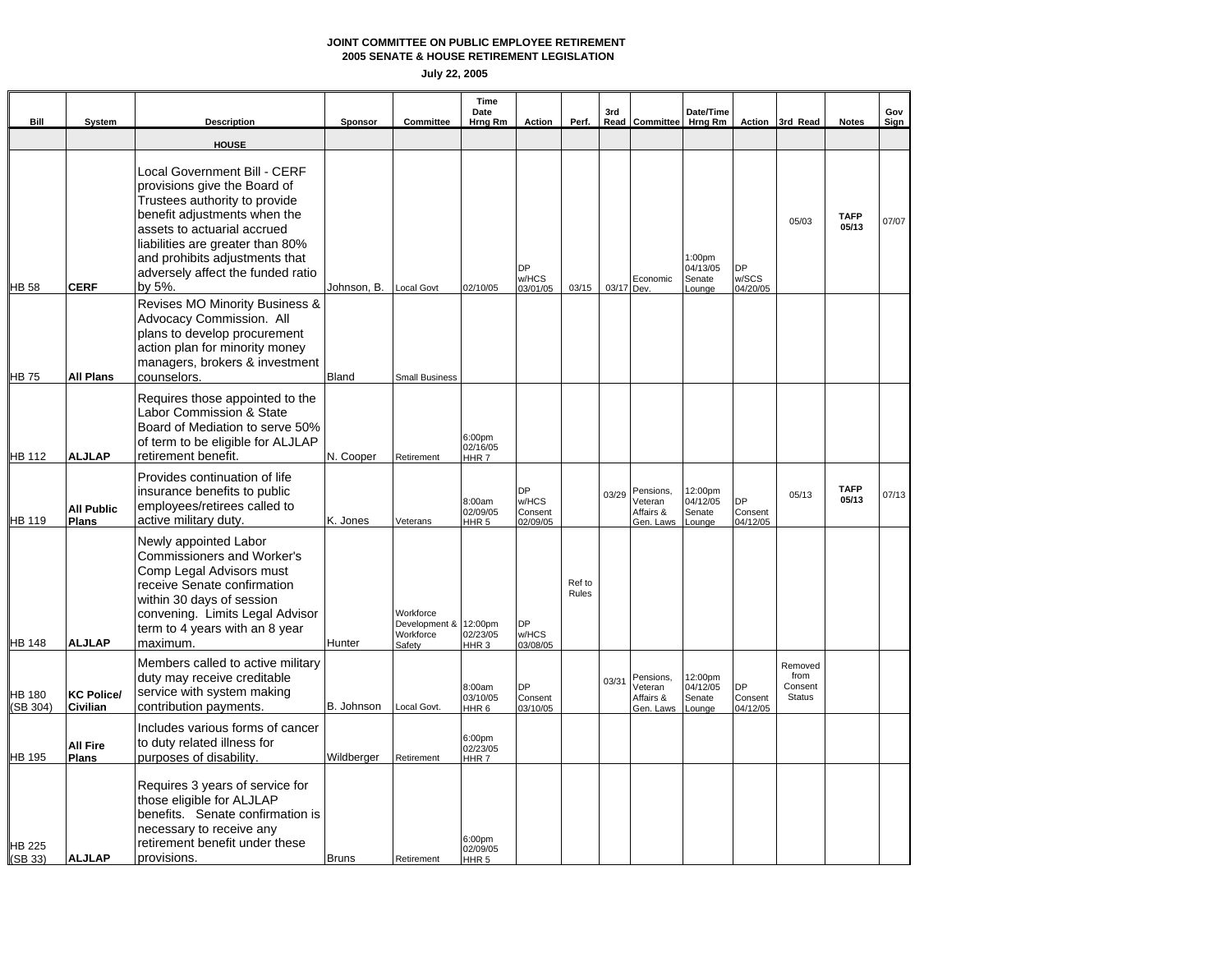**2005 SENATE & HOUSE RETIREMENT LEGISLATION**

|                                      | Bill    | <b>System</b>                  | <b>Description</b>                                                                                                                                                                                                                                                                                                                                               | Sponsor    | Committee  | Time<br>Date<br>Hrna Rm                | <b>Action</b>                             | Perf. | 3rd   | Read Committee Hrng Rm                               | Date/Time                                                   |                                  | Action 3rd Read        | <b>Notes</b>                                          | Gov<br>Sign |
|--------------------------------------|---------|--------------------------------|------------------------------------------------------------------------------------------------------------------------------------------------------------------------------------------------------------------------------------------------------------------------------------------------------------------------------------------------------------------|------------|------------|----------------------------------------|-------------------------------------------|-------|-------|------------------------------------------------------|-------------------------------------------------------------|----------------------------------|------------------------|-------------------------------------------------------|-------------|
| <b>HB 234</b><br>SB 33)              |         | <b>ALJLAP</b>                  | Requires 3 years of service for<br>those eligible for ALJLAP<br>benefits. Senate confirmation is<br>necessary to receive any<br>retirement benefit under these<br>provisions.                                                                                                                                                                                    | Storch     | Retirement | 6:00pm<br>02/09/05<br>HHR <sub>5</sub> |                                           |       |       |                                                      |                                                             |                                  |                        |                                                       |             |
| <b>HB 238</b>                        |         | <b>ALJLAP</b>                  | Requires those appointed to the<br>Labor Commission & State<br>Board of Mediation to serve 2<br>years of term to be eligible for<br>ALJLAP retirement benefit.                                                                                                                                                                                                   | Yates      | Retirement | 6:00pm<br>02/16/05<br>HHR <sub>7</sub> |                                           |       |       |                                                      |                                                             |                                  |                        |                                                       |             |
| <b>HB 261</b>                        |         | <b>LAGERS</b>                  | Allows for 2 additional benefit<br>options for participating political<br>subdivisions.                                                                                                                                                                                                                                                                          | Deeken     | Retirement | 6:00pm<br>02/16/05<br>HHR7             | DP<br>Consent<br>02/23/05                 |       | 03/31 | Pensions,<br>Veteran<br>Affairs &<br>Gen. Laws       | 12:00pm<br>04/12/05<br>Senate<br>Lounge                     | <b>DP</b><br>Consent<br>04/12/05 | 05/13                  | <b>TAFP</b><br>05/13                                  | 07/12       |
| HB 263<br>SB 45)                     |         | <b>ALJLAP</b>                  | Requires those appointed to the<br>Labor Commission & State<br>Board of Mediation to serve 75%<br>of term to be eligible for ALJLAP<br>retirement benefit.                                                                                                                                                                                                       | Dethrow    | Retirement | 6:00pm<br>02/09/05<br>HHR <sub>5</sub> |                                           |       |       |                                                      |                                                             |                                  |                        |                                                       |             |
| HB 323                               | SB 357) | <b>KC Police/</b><br>Civilian  | Re-codifies provisions related to<br>police and civilian systems.                                                                                                                                                                                                                                                                                                | B. Johnson | Retirement | 6:00pm<br>02/23/05<br>HHR <sub>7</sub> | DP<br>Consent<br>03/09/05                 |       |       | Pensions,<br>03/31 Veteran<br>Affairs &<br>Gen. Laws | 12:00pm<br>04/12/05<br>Senate<br>Lounge                     | <b>DP</b><br>Consent<br>04/12/05 | 05/13                  | <b>TAFP</b><br>05/13                                  | 07/14       |
| <b>HB 327</b>                        |         | <b>MOSERS</b>                  | Transfers the deferred<br>compensation program to<br>MOSERS.                                                                                                                                                                                                                                                                                                     | T. Smith   | Retirement | 6:00pm<br>04/06/05<br>HHR <sub>7</sub> |                                           |       |       |                                                      |                                                             |                                  |                        |                                                       |             |
| HB 333                               |         | <b>MOSERS/</b><br><b>MPERS</b> | System Boards of Management<br>shall enter into consolidation<br>agreement.                                                                                                                                                                                                                                                                                      | T. Smith   | Retirement | 6:00pm<br>03/30/05<br>HHR7             |                                           |       |       |                                                      |                                                             |                                  |                        |                                                       |             |
| <b>HB 334</b>                        |         | <b>MOSERS</b>                  | *Numerous revisions and<br>clarifications relative to<br><b>MOSERS</b> statutory provisions.<br>{*Allows state employees eligible<br>to retire between 06/01/05 and<br>09/01/05 to retire & receive a<br>medical insurance incentive with<br>unused sick leave accruals to be<br>used toward eligibility.} - SB 466<br>provisions added in Senate<br>Substitute. | T. Smith   | Retirement | 6:00pm<br>02/16/05<br>HHR7             | <b>DP</b><br>w/HCS<br>Consent<br>02/23/05 |       | 03/31 | Pensions,<br>Veteran<br>Affairs &<br>Gen. Laws       | <b>Exec Sess</b><br>12:00pm<br>04/19/05<br>Senate<br>Lounge | DP<br>04/19/05                   | SS<br>Adopted<br>05/09 | House<br>request<br>Senate<br>recede and<br>pass bill |             |
| HB 337                               |         | <b>LAGERS</b>                  | Allows for a 70 & Out option for<br>participating political subdivision<br>police and fire members.                                                                                                                                                                                                                                                              | Wildberger | Retirement |                                        |                                           |       |       |                                                      |                                                             |                                  |                        |                                                       |             |
| <b>HB 371</b><br>(SB 202,<br>SB 217) |         | <b>ALJLAP</b>                  | Phases out the Administrative<br>Law Judge's & Legal Advisor's<br>Retirement Plan. Those<br>employed on or after January 1,<br>2006 will become members of<br>MOSERS.                                                                                                                                                                                            | T. Smith   | Retirement | 6:00pm<br>02/09/05<br>HHR <sub>5</sub> | DP<br>w/HCS<br>02/23/05                   |       |       |                                                      |                                                             |                                  |                        |                                                       |             |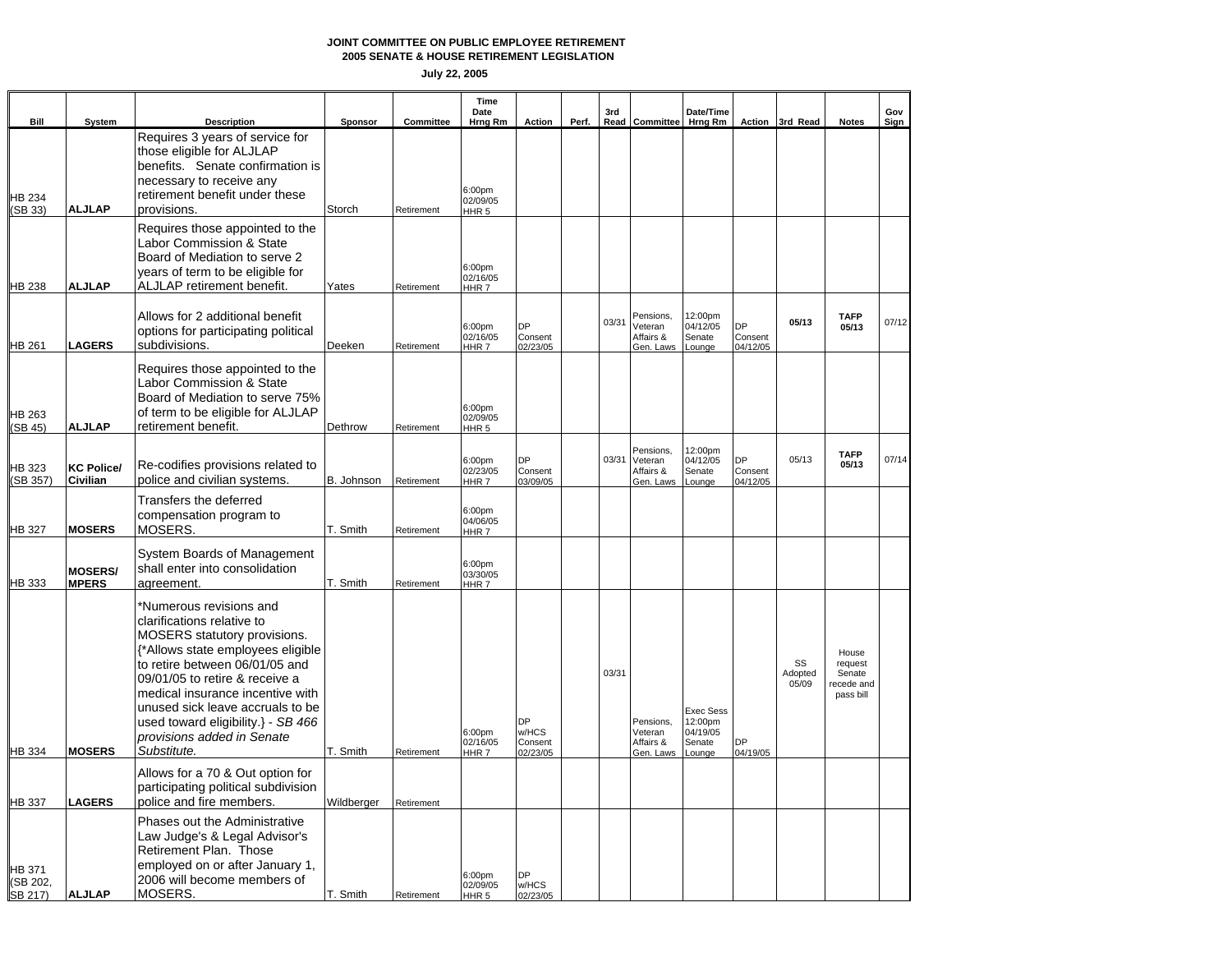**2005 SENATE & HOUSE RETIREMENT LEGISLATION**

| Bill                     | System                                          | <b>Description</b>                                                                                                                                                                                                                                                       | <b>Sponsor</b> | Committee  | Time<br>Date<br>Hrng Rm                | Action                                    | Perf. | 3rd   | Read Committee                                 | Date/Time<br>Hrng Rm                    |                                    | Action 3rd Read     | <b>Notes</b>         | Gov<br><b>Sign</b> |
|--------------------------|-------------------------------------------------|--------------------------------------------------------------------------------------------------------------------------------------------------------------------------------------------------------------------------------------------------------------------------|----------------|------------|----------------------------------------|-------------------------------------------|-------|-------|------------------------------------------------|-----------------------------------------|------------------------------------|---------------------|----------------------|--------------------|
| HB 411<br>SB 229)        | <b>PSRS</b>                                     | Allows retired teachers to return<br>to work part-time or substitute up<br>to 800 hours a year without<br>losina retirement benefits.                                                                                                                                    | Denison        | Retirement | 6:00pm<br>02/23/05<br>HHR7             |                                           |       |       |                                                |                                         |                                    |                     |                      |                    |
| HB 443                   | PSRS/<br><b>NTRS</b>                            | Numerous revisions and<br>clarifications relative to PSRS<br>statutory provisions.                                                                                                                                                                                       | Sander         | Retirement | 6:00pm<br>02/23/05<br>HHR <sub>7</sub> | DP<br>w/HCS<br>Consent<br>03/09/05        |       | 03/31 | Education                                      | 12:30pm<br>04/12/05<br>SCR <sub>1</sub> | DP<br>w/SCS<br>Consent<br>04/12/05 | 05/03               | <b>TAFP</b><br>05/13 | 07/12              |
| HB 458                   | Police<br>Chiefs &<br>Police<br><b>Officers</b> | Establishes a Police Chiefs' &<br>Officers' Annuity Fund.                                                                                                                                                                                                                | Rupp           | Retirement |                                        |                                           |       |       |                                                |                                         |                                    |                     |                      |                    |
| <b>HB 602</b>            | St. Louis<br>Police                             | Modifies the definition of average<br>final compensation.                                                                                                                                                                                                                | Wagner         | Retirement | 6:00pm<br>03/09/05<br>HHR <sub>7</sub> |                                           |       |       |                                                |                                         |                                    |                     |                      |                    |
| <b>HB 606</b><br>SB 401) | St. Louis<br>Police                             | Removes the three child limit for<br>ordinary disability retirement &<br>survivor benefits and removes<br>the 70% of FAS cap. [Modifies<br>survivor benefit to include 100%<br>of member's retirement benefit<br>for one year after member's<br>death] - Removed in HCS. | Lembke         | Retirement | 6:00pm<br>03/09/05<br>HHR <sub>7</sub> | <b>DP</b><br>w/HCS<br>Consent<br>03/09/05 |       | 03/31 | Pensions,<br>Veteran<br>Affairs &<br>Gen. Laws | 12:00pm<br>04/12/05<br>Senate<br>Lounge | DP<br>04/21/05                     | On 3rd<br>Read Cal. |                      |                    |
| HB 609                   | St. Louis<br>Police                             | Increases the advisor's benefit<br>mulitplier from \$10 to \$15 per<br>month.                                                                                                                                                                                            | Kratky         | Retirement | 6:00pm<br>03/09/05<br>HHR <sub>7</sub> |                                           |       |       |                                                |                                         |                                    |                     |                      |                    |
| <b>HB 610</b>            | St. Louis<br>Police                             | Increases the special<br>consultant's total benefit from<br>\$650 to \$1,000 per month.                                                                                                                                                                                  | Kratky         | Retirement | 6:00pm<br>03/09/05<br>HHR <sub>7</sub> |                                           |       |       |                                                |                                         |                                    |                     |                      |                    |
| <b>HB 623</b>            | <b>MOSERS/</b><br><b>MPERS</b>                  | Provides an additional one-tenth<br>of one percent benefit increase<br>for retirees under the closed plan<br>who have reached the COLA<br>cap.                                                                                                                           | Skaggs         | Retirement |                                        |                                           |       |       |                                                |                                         |                                    |                     |                      |                    |
| HB 624                   | <b>MOSERS/</b><br><b>MPERS</b>                  | Modifies COLA calculation from<br>80% to 100% of CPI.                                                                                                                                                                                                                    | Skaggs         | Retirement |                                        |                                           |       |       |                                                |                                         |                                    |                     |                      |                    |
| HB 625                   | MOSERS/<br><b>MPERS</b>                         | Allows members retired prior to<br>07/01/90 to become special<br>consultants and receive an<br>additional benefit of \$5 times<br>vears of service.                                                                                                                      | Skaggs         | Retirement |                                        |                                           |       |       |                                                |                                         |                                    |                     |                      |                    |
|                          |                                                 | Increases the COLA cap to 90%,<br>removes benefit enhancement<br>prohibition associated with the<br>10.5% contribution rate, & allows<br>\$5,000 death benefit to be                                                                                                     |                |            |                                        |                                           |       |       |                                                |                                         |                                    |                     |                      |                    |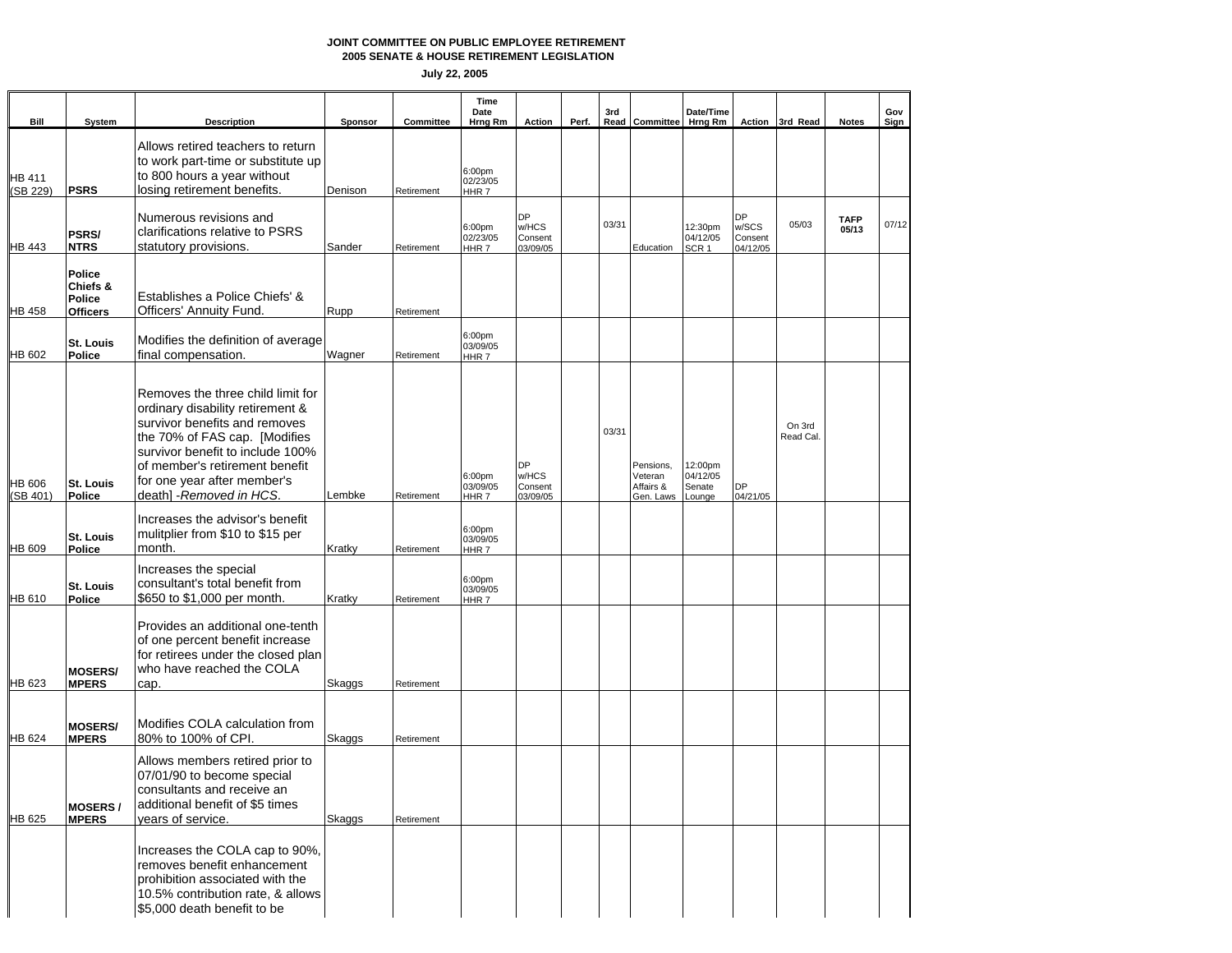**2005 SENATE & HOUSE RETIREMENT LEGISLATION**

| Bill          | System                                          | <b>Description</b>                                                                                                                            | Sponsor       | Committee                              | Time<br>Date<br>Hrng Rm                            | Action                  | Perf.            | 3rd   | Read Committee Hrng Rm | Date/Time                              |                       | Action 3rd Read | <b>Notes</b> | Gov<br>Sign |
|---------------|-------------------------------------------------|-----------------------------------------------------------------------------------------------------------------------------------------------|---------------|----------------------------------------|----------------------------------------------------|-------------------------|------------------|-------|------------------------|----------------------------------------|-----------------------|-----------------|--------------|-------------|
| HB 721        | <b>MOSERS</b>                                   | Includes juvenile officers in<br>single county circuits in<br>provisions allowing creditable<br>service prior to 07/01/99.                    | Flook         | Retirement                             | 6:00 <sub>pm</sub><br>04/06/05<br>HHR <sub>7</sub> | <b>DP</b><br>04/06/05   | On Perf.<br>Cal. |       |                        |                                        |                       |                 |              |             |
| HB 722        | St. Louis<br><b>Police</b>                      | Modifies employer contribution<br>requirements.                                                                                               | Wagner        | Retirement                             |                                                    |                         |                  |       |                        |                                        |                       |                 |              |             |
| HB 757        | Police<br>Chiefs &<br>Police<br><b>Officers</b> | Establishes a Law Enforcement<br>Safety Fund.                                                                                                 | Rupp          | Crime<br>Prevention &<br>Public Safety |                                                    |                         |                  |       |                        |                                        |                       |                 |              |             |
| HB 804        | <b>CERF</b>                                     | Board of Trustees authority to<br>provide benefit adjustments<br>when the assets to actuarial<br>accrued liabilities are greater<br>than 80%. | Smith, T.     | Retirement                             | 6:00pm<br>04/06/05<br>HHR <sub>7</sub>             | DP<br>w/HCA<br>04/06/05 | On Perf.<br>Cal. |       |                        |                                        |                       |                 |              |             |
| HB 897        | <b>ALJLAP</b><br>Judaes                         | Requires life insurance at 6<br>times indemnity or triple disability<br>benefits for duty-related death or<br>disability.                     | Vogt          | Retirement                             |                                                    |                         |                  |       |                        |                                        |                       |                 |              |             |
| HB 926        | Police<br>Chiefs &<br>Police<br><b>Officers</b> | Requires 25 cents of \$2 gaming<br>board entrace fee to be paid to<br>the Law Enforcement Safety<br>Fund.                                     | Cooper, S.    |                                        |                                                    |                         |                  |       |                        |                                        |                       |                 |              |             |
| HB 935        | <b>PACARS</b>                                   | Requires counties who elected<br>full-time prosecutor status, prior<br>to 2001, to provide retirement<br>benefits.                            | Goodman       | Retirement                             |                                                    |                         |                  |       |                        |                                        |                       |                 |              |             |
| HCR 8         | Social<br><b>Security</b>                       | Supports personal retirement<br>accounts within Social Security.                                                                              | Parker        | Retirement                             | 6:00pm<br>03/16/05<br>HHR <sub>7</sub>             |                         |                  |       |                        |                                        |                       |                 |              |             |
| HCR 9         | Social<br><b>Security</b>                       | Supports the repeal of the<br>Government Pension Offset &<br>the Windfall Elimination<br>Provision.                                           | <b>Bivins</b> | Rules                                  | 9:00am<br>02/17/05<br>HHR4                         | DP<br>02/17/05          |                  | 04/13 | Rules                  | 8:00am<br>04/21/05<br>Senate<br>Lounge | <b>DP</b><br>04/21/05 | 05/13           |              |             |
| <b>HCR 14</b> | <b>Social</b><br><b>Security</b>                | Opposes any privatization<br>restructuring attempts within<br>Social Security.                                                                | Zweifel       | Senior Citizen<br>Advocacy             | Relieved<br>rom Comm.                              |                         | On Cal.          |       |                        |                                        |                       |                 |              |             |
| <b>HCR 19</b> | Social<br><b>Security</b>                       | Supports the repeal of the<br>Government Pension Offset &<br>the Windfall Elimination<br>Provision.                                           | Zweifel       | Senior Citizen<br>Advocacy             |                                                    |                         |                  |       |                        |                                        |                       |                 |              |             |
|               |                                                 |                                                                                                                                               |               |                                        |                                                    |                         |                  |       |                        |                                        |                       |                 |              |             |
|               |                                                 | <b>SENATE</b>                                                                                                                                 |               |                                        |                                                    |                         |                  |       |                        |                                        |                       |                 |              |             |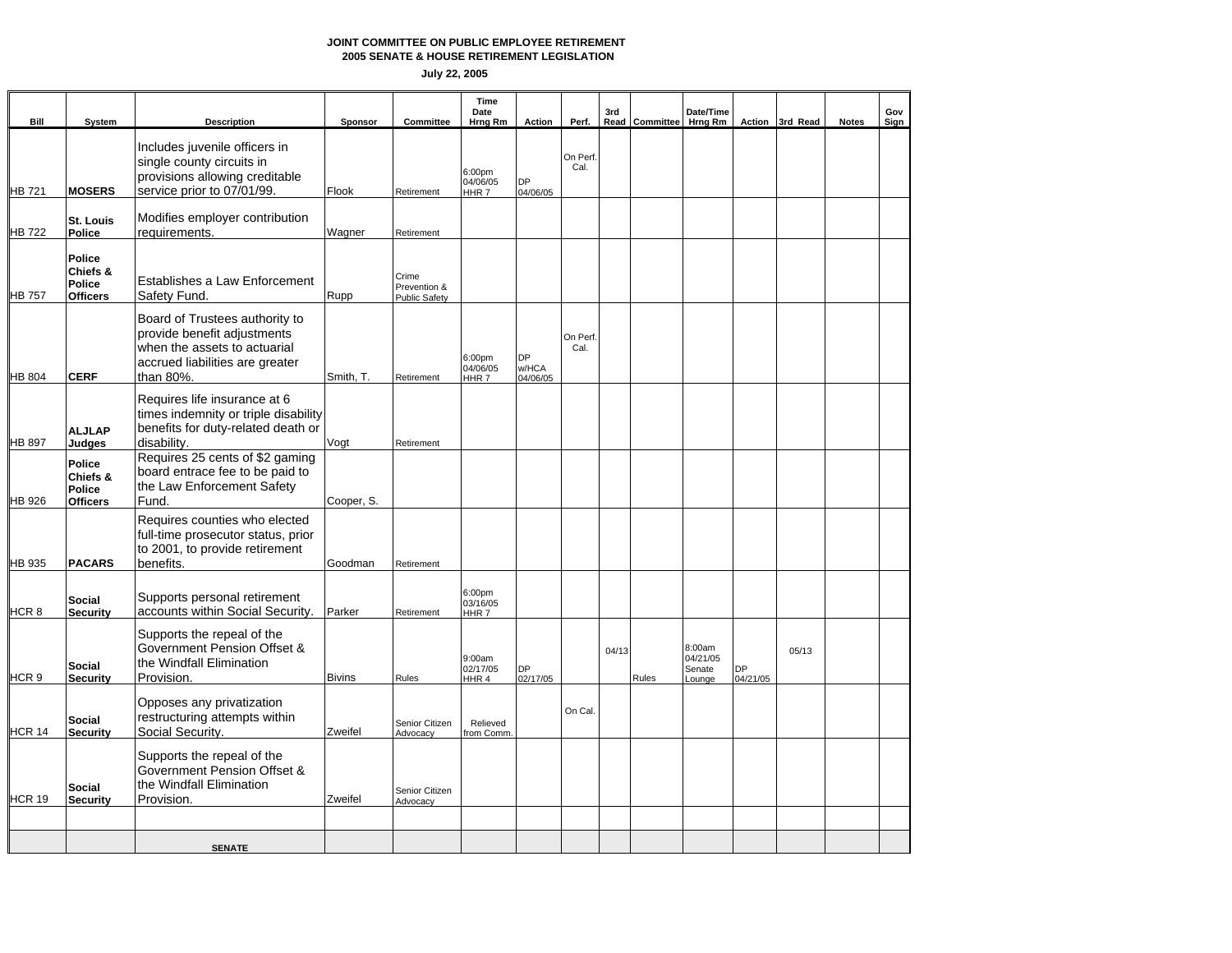**2005 SENATE & HOUSE RETIREMENT LEGISLATION**

| Bill                         | System                         | <b>Description</b>                                                                                                                                                                                                                                                                | Sponsor       | Committee                                           | Time<br>Date<br>Hrng Rm                        | Action                         | Perf. | 3rd   | Read Committee Hrng Rm | Date/Time                  |                                | Action 3rd Read | <b>Notes</b>                       | Gov<br>Sign |
|------------------------------|--------------------------------|-----------------------------------------------------------------------------------------------------------------------------------------------------------------------------------------------------------------------------------------------------------------------------------|---------------|-----------------------------------------------------|------------------------------------------------|--------------------------------|-------|-------|------------------------|----------------------------|--------------------------------|-----------------|------------------------------------|-------------|
| SB 33<br>(HB 225.<br>HB 234) | <b>ALJLAP</b>                  | Requires 3 years of service for<br>those eligible for ALJLAP<br>benefits. Senate confirmation is<br>necessary to receive any<br>retirement benefit under these<br>provisions.                                                                                                     | <b>Bartle</b> | Pensions.<br>Veteran Affairs<br>& Gen. Laws         | 3:00 pm<br>01/25/05<br>Senate<br><b>Lounge</b> |                                |       |       |                        |                            |                                |                 | Combined<br>with SCS<br>for SB 202 |             |
| <b>SB 45</b><br>(HB 263)     | <b>ALJLAP</b>                  | Requires those appointed to the<br>Labor Commission & State<br>Board of Mediation to serve 75%<br>of term to be eligible for ALJLAP<br>retirement benefit.                                                                                                                        | Purgason      | Pensions,<br>Veteran Affairs<br>& Gen. Laws         | 3:00 pm<br>01/25/05<br>Senate<br>Lounae        |                                |       |       |                        |                            |                                |                 | Combined<br>with SCS<br>for SB 202 |             |
| SB 183                       | <b>ALJLAP</b>                  | Phases out the Administrative<br>Law Judge's & Legal Advisor's<br>Retirement Plan. Those<br>employed on or after January 1,<br>2006 will become members of<br>MOSERS.                                                                                                             | Scott         | Pensions,<br>Veteran Affairs<br>& Gen. Laws         | 3:00 pm<br>01/25/05<br>Senate<br>Lounge        |                                |       |       |                        |                            |                                |                 | Combined<br>with SCS<br>for SB 202 |             |
| <b>SB 202</b><br>(HB 371)    | <b>ALJLAP</b>                  | Phases out the Administrative<br>Law Judge's & Legal Advisor's<br>Retirement Plan. Those<br>employed on or after January 1,<br>2006 will become members of<br>MOSERS.                                                                                                             | Crowell       | Pensions.<br>Veteran Affairs<br>& Gen. Laws         | 3:00 pm<br>01/25/05<br>Senate<br>_ounge        | <b>DP</b><br>w/SCS<br>02/01/05 | 02/10 | 02/16 | Retirement             | 6:00pm<br>03/16/05<br>HHR7 | <b>DP</b><br>w/HCS<br>03/16/05 | 04/06           | <b>TAFP</b><br>04/07/05            | 04/26       |
| SB 210                       | <b>CERF</b>                    | Local Government Bill - CERF<br>provisions give the Board of<br>Trustees authority to provide<br>benefit adjustments when the<br>assets to actuarial accrued<br>liabilities are greater than 80%<br>and prohibits adjustments that<br>adversely affect the funded ratio<br>by 5%. | Griesheimer   | Economic<br>Development,<br>Tourism &<br>Local Govt | 02/02/05                                       | <b>DP</b><br>w/SCS<br>02/02/05 | 03/01 | 03/03 | Local Govt. 04/07/05   |                            | <b>DP</b><br>w/HCS<br>04/19/05 | 05/02           | <b>TAFP</b><br>05/13               | 07/07       |
| <b>SB 217</b><br>(HB 371)    | <b>ALJLAP</b>                  | Phases out the Administrative<br>Law Judge's & Legal Advisor's<br>Retirement Plan. Those<br>employed on or after January 1.<br>2006 will become members of<br>MOSERS.                                                                                                             | Gross         | Pensions.<br>Veteran Affairs<br>& Gen. Laws         |                                                |                                |       |       |                        |                            |                                |                 | Combined<br>with SCS<br>for SB 202 |             |
| <b>SB 229</b><br>(HB 411)    | <b>PSRS</b>                    | Allows retired teachers to return<br>to work part-time or substitute up<br>to 800 hours a year without<br>losing retirement benefits.                                                                                                                                             | <b>Bray</b>   | Pensions,<br>Veteran Affairs<br>& Gen. Laws         |                                                |                                |       |       |                        |                            |                                |                 |                                    |             |
| SB 275<br>(HB 333)           | <b>MOSERS/</b><br><b>MPERS</b> | System Boards of Management<br>shall enter into consolidation<br>agreement.                                                                                                                                                                                                       | Crowell       | Pensions,<br>Veteran Affairs<br>& Gen. Laws         |                                                |                                |       |       |                        |                            |                                |                 |                                    |             |
| <b>SB 276</b><br>(HB 334)    | <b>MOSERS</b>                  | Numerous revisions and<br>clarifications relative to<br>MOSERS statutory provisions.                                                                                                                                                                                              | Crowell       | Pensions.<br>Veteran Affairs<br>& Gen. Laws         |                                                |                                |       |       |                        |                            |                                |                 |                                    |             |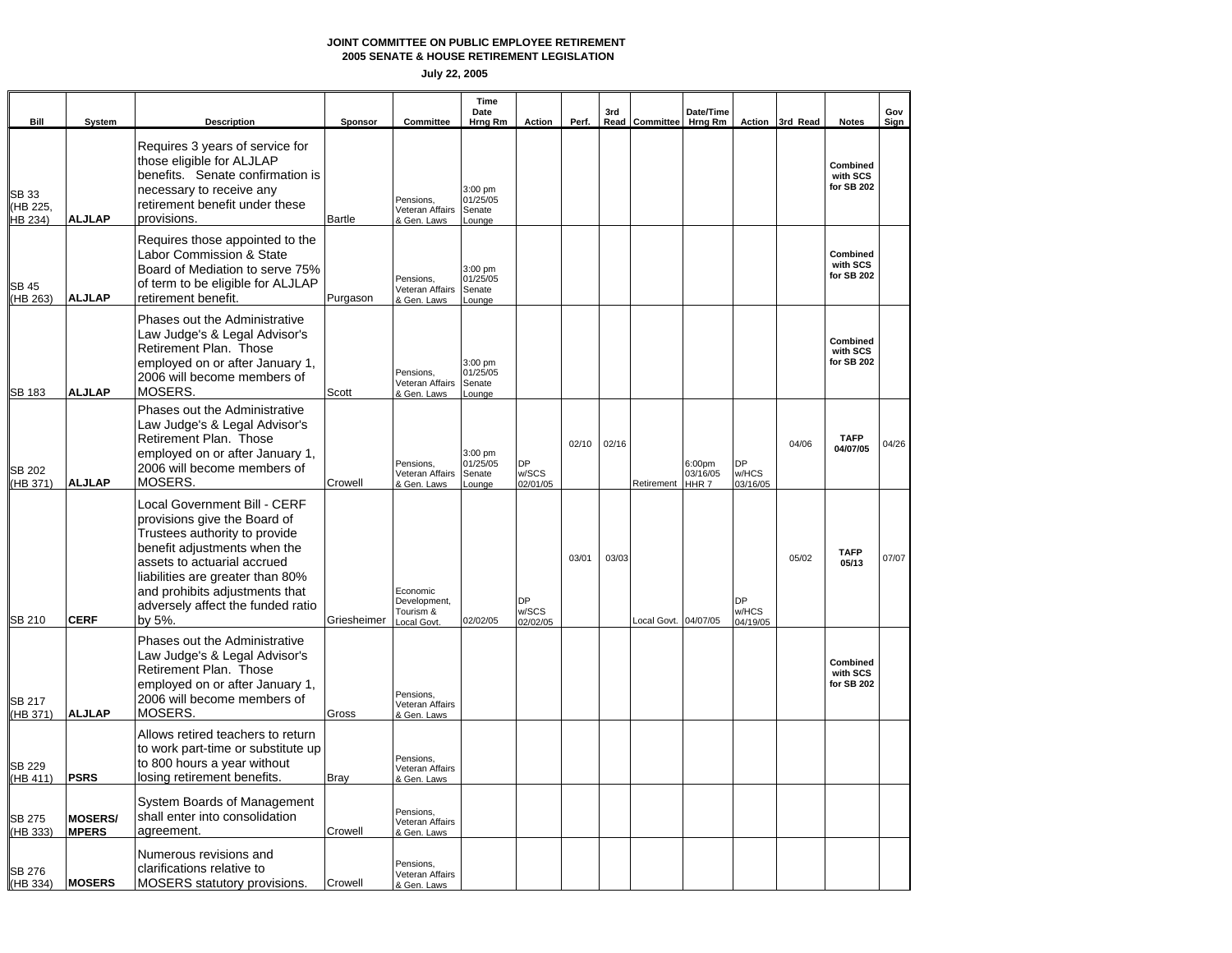**2005 SENATE & HOUSE RETIREMENT LEGISLATION**

| Bill                      | System                                                                | <b>Description</b>                                                                                                                                                                                                                                                                                                    | Sponsor                                    | Committee                                            | Time<br>Date<br>Hrng Rm                                         | Action                           | Perf.                  | 3rd   | Read Committee | Date/Time<br>Hrng Rm                               |                                    | Action 3rd Read            | <b>Notes</b>                                       | Gov<br>Sign |
|---------------------------|-----------------------------------------------------------------------|-----------------------------------------------------------------------------------------------------------------------------------------------------------------------------------------------------------------------------------------------------------------------------------------------------------------------|--------------------------------------------|------------------------------------------------------|-----------------------------------------------------------------|----------------------------------|------------------------|-------|----------------|----------------------------------------------------|------------------------------------|----------------------------|----------------------------------------------------|-------------|
| <b>SB 287</b>             | <b>PSRS</b>                                                           | <b>Education - Foundation Formula</b><br>Bill - contains provision which<br>prohibits retired teachers<br>returning to work under the 2<br>year provision from filling the<br>position of superintendent.                                                                                                             | <b>Bill - Shields</b><br>Amend -<br>Cooper |                                                      |                                                                 |                                  |                        |       |                |                                                    |                                    |                            | 05/12 TAFP 06/29                                   |             |
| <b>SB 304</b><br>(HB 180) | <b>KC Police/</b><br>Civilian                                         | Members called to active military<br>duty may receive creditable<br>service with system making<br>contribution payments.<br>Allows non-uniformed                                                                                                                                                                      | Ridgeway                                   | Pensions,<br>Veteran Affairs<br>& Gen. Laws          | Exec Sess<br>12:00pm<br>03/01/05<br>Senate<br>Lounge            | <b>DP</b><br>Consent<br>03/01/05 |                        | 03/08 | Veterans       | 8:00am<br>04/13/05<br>HHR <sub>5</sub>             | DP<br>Consent<br>04/13/05          | On 3rd<br>Read<br>Calendar |                                                    |             |
| SB 317                    | <b>MPERS</b>                                                          | employees covered under<br>MPERS to purchase up to 4<br>years of prior service for public<br>employment.                                                                                                                                                                                                              | Mayer                                      | Pensions,<br>Veteran Affairs<br>& Gen. Laws          | <b>Exec Sess</b><br>12:00pm<br>03/01/05<br>Senate<br>Lounge     | DP<br>Consent<br>03/01/05        |                        | 03/08 | Retirement     | 6:00 <sub>pm</sub><br>04/06/05<br>HHR <sub>7</sub> | DP<br>Consent<br>04/13/05          | On 3rd<br>Read<br>Calendar |                                                    |             |
| SB 357<br>HB 323)         | <b>KC Police/</b><br>Civilian                                         | Re-codifies provisions related to<br>police and civilian systems.                                                                                                                                                                                                                                                     | Shields                                    | Pensions,<br>Veteran Affairs<br>& Gen. Laws          | 12:00pm<br>03/15/05<br>SCR <sub>1</sub>                         | <b>DP</b><br>Consent<br>03/15/05 | On<br>Consen<br>t Cal. | 03/31 | Retirement     | 1:00 <sub>pm</sub><br>04/13/05<br>HHR 7            | <b>DP</b><br>Consent<br>04/13/05   | On 3rd<br>Read<br>Calendar |                                                    |             |
| SB 375                    | <b>MOSERS/</b><br><b>MPERS</b>                                        | Allows employees under MSEP<br>2000 with 10 years of service to<br>receive service credit for prior<br>military service.                                                                                                                                                                                              | Loudon                                     | Pensions.<br>Veteran Affairs<br>& Gen. Laws          | 12:00pm<br>03/08/05<br>Senate<br>Lounge                         |                                  |                        |       |                |                                                    |                                    |                            |                                                    |             |
| SB 401<br>(HB 606)        | St. Louis<br>Police                                                   | Removes the three child limit for<br>ordinary disability retirement &<br>survivor benefits and removes<br>the 70% of FAS cap. [Modifies<br>survivor benefit to include 100%<br>of member's retirement benefit<br>for one year after member's<br>death.] Removed in HCS                                                | Kennedy                                    | Pensions.<br>Veteran Affairs<br>& Gen. Laws          | <b>Exec Sess</b><br>Upon Adj<br>03/10/05<br>Pershing<br>Gallerv | DP<br>Consent<br>03/10/05        |                        | 03/30 | Retirement     | 1:00 <sub>pm</sub><br>04/13/05<br>HHR <sub>7</sub> | DP<br>w/HCS<br>Consent<br>04/13/05 | 05/12                      | <b>TAFP</b><br>05/12/05                            | 07/14       |
| SB 447                    | MOSERS/<br>MPERS/<br>Judges /<br>ALJLAP/<br><b>PACARS</b>             | Prohibits the utilization of the 8<br>year transfer provision contained<br>in 104.800 after 01/01/06.                                                                                                                                                                                                                 | Crowell                                    | Pensions,<br>Veteran Affairs<br>& Gen. Laws          |                                                                 |                                  |                        |       |                |                                                    |                                    |                            |                                                    |             |
| SB 466                    | <b>MOSERS/</b><br><b>MPERS</b>                                        | *Allows state employees eligible<br>to retire between 05/01/05 and<br>09/01/05 to retire & receive a<br>medical insurance incentive.<br>*Allows a temporary 78 & out<br>window from 05/01/05 thru<br>09/01/05 with unused sick leave<br>accruals to be used toward<br>eligibility and a reduced medical<br>incentive. | Vogel                                      | Pensions,<br>Veteran Affairs<br>& Gen. Laws          | Exec Sess.<br>12:00pm<br>04/26/05<br>Senate<br>Lounge           | DP<br>w/SCS<br>04/26/05          | On Perf<br>Cal.        |       |                |                                                    |                                    |                            | Provisions<br>added in SS<br>for HCS for<br>HB 334 |             |
| <b>SB 486</b>             | <b>MOSERS/</b><br><b>MPERS/</b><br>Judges /<br>ALJLAP/<br>Pros Attys. | Amends provisions associated<br>with the 8 year service transfer in<br>104.800.                                                                                                                                                                                                                                       | Engler                                     | Pensions,<br>Veteran Affairs 03/15/05<br>& Gen. Laws | 12:00pm<br>SCR <sub>1</sub>                                     |                                  |                        |       |                |                                                    |                                    |                            |                                                    |             |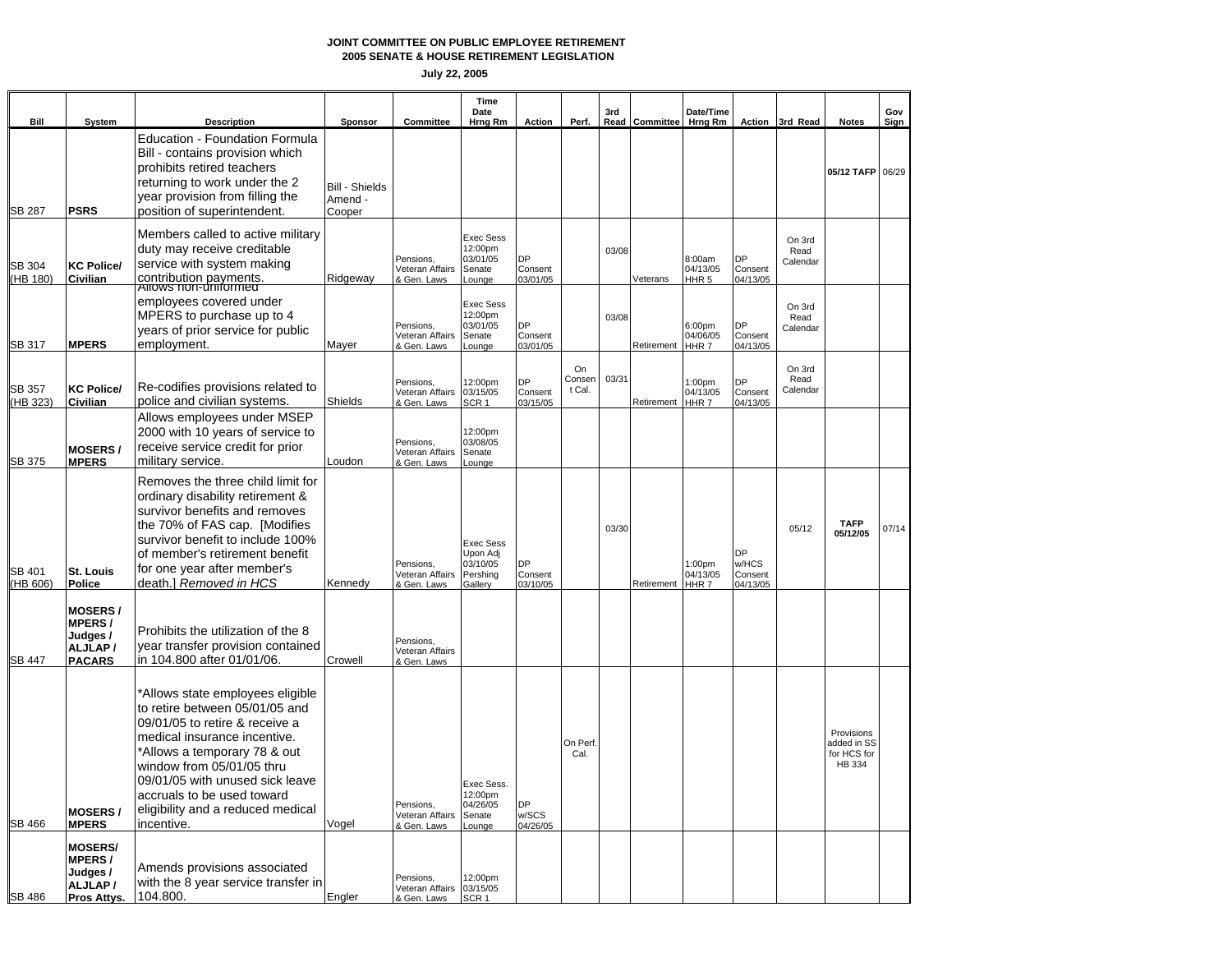#### **2005 SENATE & HOUSE RETIREMENT LEGISLATION JOINT COMMITTEE ON PUBLIC EMPLOYEE RETIREMENT**

| Bill             | System                                            | <b>Description</b>                                                                                                                                          | Sponsor     | Committee                                   | Time<br>Date<br>Hrng Rm                                        | Action                    | Perf.                 | 3rd   | Read Committee  | Date/Time<br>Hrng Rm                             |                                           | Action 3rd Read                             | <b>Notes</b> | Gov<br>Sign |
|------------------|---------------------------------------------------|-------------------------------------------------------------------------------------------------------------------------------------------------------------|-------------|---------------------------------------------|----------------------------------------------------------------|---------------------------|-----------------------|-------|-----------------|--------------------------------------------------|-------------------------------------------|---------------------------------------------|--------------|-------------|
| SCR <sub>9</sub> | <b>Social</b><br><b>Security</b>                  | Opposes restructuring of the<br>Social Security Trust Fund.                                                                                                 | <b>Bray</b> | Rules                                       | 9:00am<br>03/31/05<br>Senate<br>Lounge                         |                           |                       |       |                 |                                                  |                                           |                                             |              |             |
| <b>SCR 13</b>    | <b>MOSERS/</b><br><b>MPERS</b>                    | Establishes a State Retirement<br>Consolidation Commission.                                                                                                 | Griesheimer | Rules                                       | <b>Exec Sess</b><br>12:00pm<br>04/19/05<br>Pershing<br>Gallery | <b>DP</b><br>04/18/05     |                       | 04/28 | Retirement      | 9:00am<br>05/05/05<br>HHR <sub>5</sub>           | <b>DP</b><br>w/HCA<br>05/05/05            | On<br>Calendar                              |              |             |
|                  |                                                   | <b>PENSION TAXATION ISSUES</b>                                                                                                                              |             |                                             |                                                                |                           |                       |       |                 |                                                  |                                           |                                             |              |             |
| <b>SB 18</b>     | <b>Military</b><br><b>Pensions</b>                | Exempts military pensions from<br>state income tax.                                                                                                         | Coleman     | Pensions.<br>Veteran Affairs<br>& Gen. Laws | 3:00 pm<br>02/01/05<br>Senate<br><b>Lounge</b>                 |                           |                       |       |                 |                                                  |                                           |                                             |              |             |
| <b>SB 63</b>     | All Plans                                         | Phases in a pension exemption<br>from state income tax for people<br>over 65 years of age.                                                                  | Cauthorn    | Pensions,<br>Veteran Affairs<br>& Gen. Laws | $3:00$ pm<br>01/25/05<br>Senate<br>Lounge                      |                           |                       |       |                 |                                                  |                                           |                                             |              |             |
| SB 310           | <b>All Plans</b>                                  | Requires the withholding of state<br>income tax from all retirement<br>income.                                                                              | Champion    | Ways & Means                                | <b>Exec Sess</b><br>9:30am<br>03/15/05<br>Pershing<br>Gall     | DP<br>Consent<br>03/15/05 |                       | 03/31 | Ways &<br>Means | Upon<br>pm adj<br>04/06/05<br>HHR <sub>5</sub>   | <b>DP</b><br>04/18/05                     | On SB's<br>for 3rd<br>Reading<br>Calendar   |              |             |
| SB 362           | <b>Military</b><br><b>Pensions</b>                | Contains provision allowing a tax<br>credit equal to military pension<br>income tax paid. [This provision<br>removed in HCS.]                               | Stouffer    | Ways & Means 03/03/05                       |                                                                | DP<br>03/17/05            | 04/11                 | 04/13 | Ways &<br>Means | Upon aftn<br>adj<br>04/20/05<br>HHR <sub>5</sub> | <b>DP</b><br>w/<br><b>HCS</b><br>05/02/05 | Rules<br>HCS#2<br>DP<br>05/10/05<br>On Cal. |              |             |
| SB 449           | <b>All Plans</b>                                  | Allows a tax deduction for<br>retirement income previously<br>taxed in MO or another state.                                                                 | Crowell     | Pensions,<br>Veteran Affairs<br>& Gen. Laws |                                                                |                           |                       |       |                 |                                                  |                                           |                                             |              |             |
| <b>HB 111</b>    | <b>Military</b><br><b>Pensions</b>                | Deducts military pensions from<br>state income tax.                                                                                                         | N. Cooper   | Ways & Means                                |                                                                |                           |                       |       |                 |                                                  |                                           |                                             |              |             |
| <b>HB 146</b>    | <b>Military</b><br><b>Pensions</b>                | Allows a tax credit of \$3,000 for<br>those over 65 with less than<br>\$25,000 annual income.                                                               | Hoskins     | Ways & Means                                | 6:00pm<br>03/30/05<br>HHR7                                     |                           |                       |       |                 |                                                  |                                           |                                             |              |             |
| HB 194           | Social<br>Security,<br>Private<br><b>Pensions</b> | Exempts from state income tax<br>the first \$50,000 income for<br>certain retirees and allows a<br>deduction of paid personal<br>property tax for retirees. | Wildberger  | Ways & Means                                |                                                                |                           |                       |       |                 |                                                  |                                           |                                             |              |             |
| <b>B</b> 221     | <b>Military</b><br><b>Pensions</b>                | Exempts military pensions from<br>state income tax.                                                                                                         | D. Moore    | Ways & Means                                | 6:00pm<br>02/02/05<br>HHR <sub>7</sub>                         |                           |                       |       |                 |                                                  |                                           |                                             |              |             |
| <b>HB 222</b>    | All Plans                                         | Exempts pension from state<br>income tax for people over 65<br>years of age.                                                                                | D. Moore    | Ways & Means HHR 4                          | <b>Exec Sess</b><br>Upon adj<br>03/14/05                       | DP<br>03/14/05            |                       |       |                 |                                                  |                                           |                                             |              |             |
| HB 412           | <b>Military</b><br><b>Pensions</b>                | Phases in a deduction of military<br>pensions from state income tax. Wasson                                                                                 |             | Veterans                                    | 8:00am<br>03/02/05<br>HHR <sub>5</sub>                         | DP<br>03/02/05            | Return<br>to<br>Comm. |       |                 |                                                  |                                           |                                             |              |             |